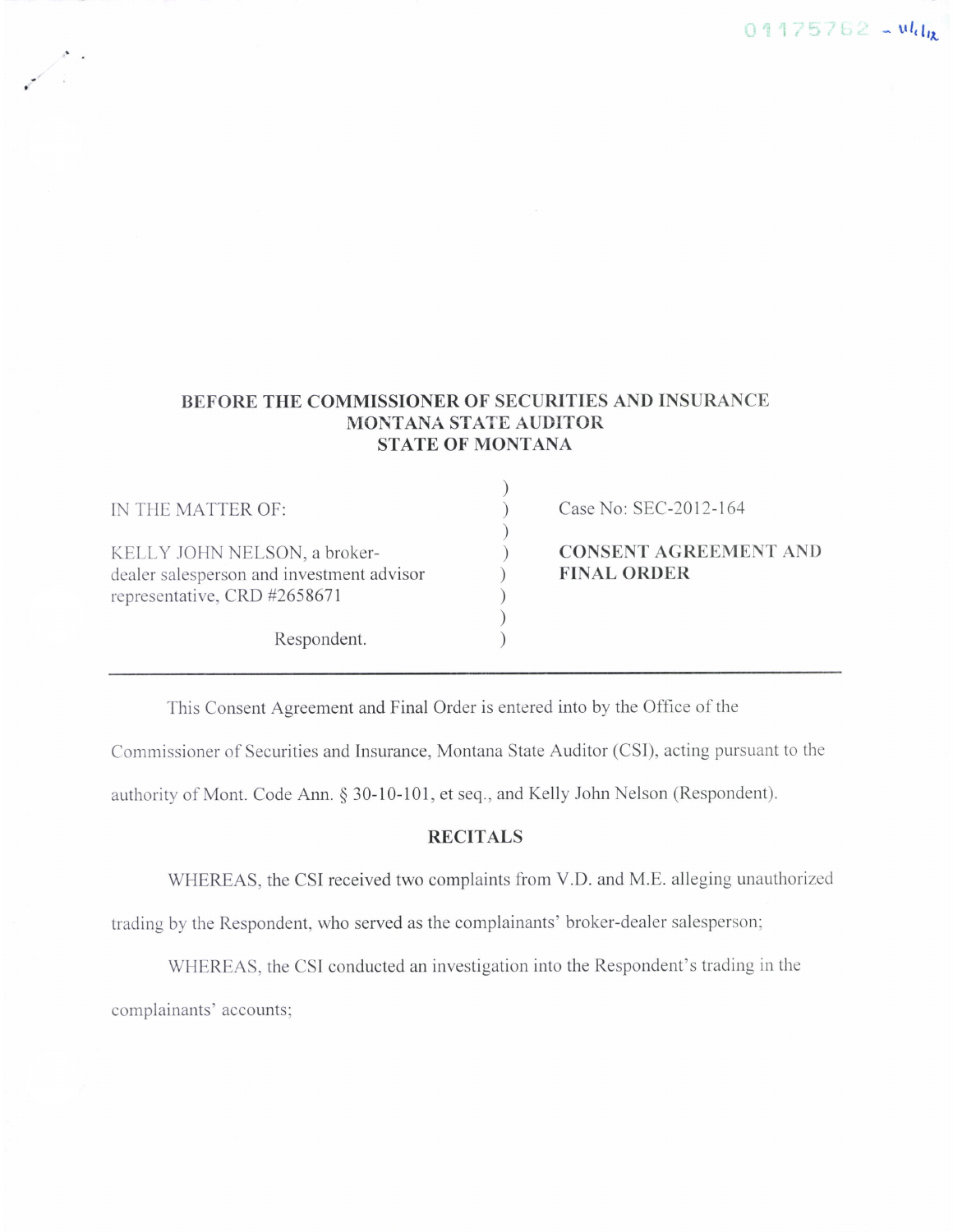WHEREAS, based on the CSI's investigation, the CSI alleges that the Respondent violated Mont. Code Ann. \$ 30-10-201(13)(g) of the Securities Act of Montana (Act) relative to the trading conducted in the complainants' accounts; and

WHEREAS, in consideration of the following mutual undertakings, the CSI and Respondent enter into the following:

 $\bullet$  .  $\bullet$ 

## STIPULATIONS AND CONSENTS

Without admitting or denying any of the CSI's allegations, the Respondent stipulates and agrees to the following:

l. On or before December 31,2012, the Respondent shall pay a fine of \$25,000 to the CSI. The fine must be made payable to the State of Montana and sent to the CSI, ATTN: Jesse Laslovich, 840 Helena Avenue, Helena, Montana 59601.

2. On or before December 31,2012, the Respondent shall pay restitution of \$62,145.97 to V.D., one of the complainants. The restitution must be made payable to V.D. and sent to the CSI, ATTN: Jesse Laslovich, 840 Helena Avenue, Helena, Montana 59601.

3. The Respondent will be subjected to heightened supervision by First Financial Equity Corporation until July 3I,2014, unless extended by the CSI. To the extent the Respondent affiliates with a different broker-dealer, he must be subjected to heightened supervision by such broker-dealer and the terms of the heightened supervision must be approved by the CSI. If, at any time, First Financial Equity Corporation or any prospective broker-dealer refuses to continue to follow the heightened supervisory procedures required by the CSI, then the Respondent's broker-dealer salesperson license will be revoked unless otherwise agreed to with the CSI.

 $\overline{2}$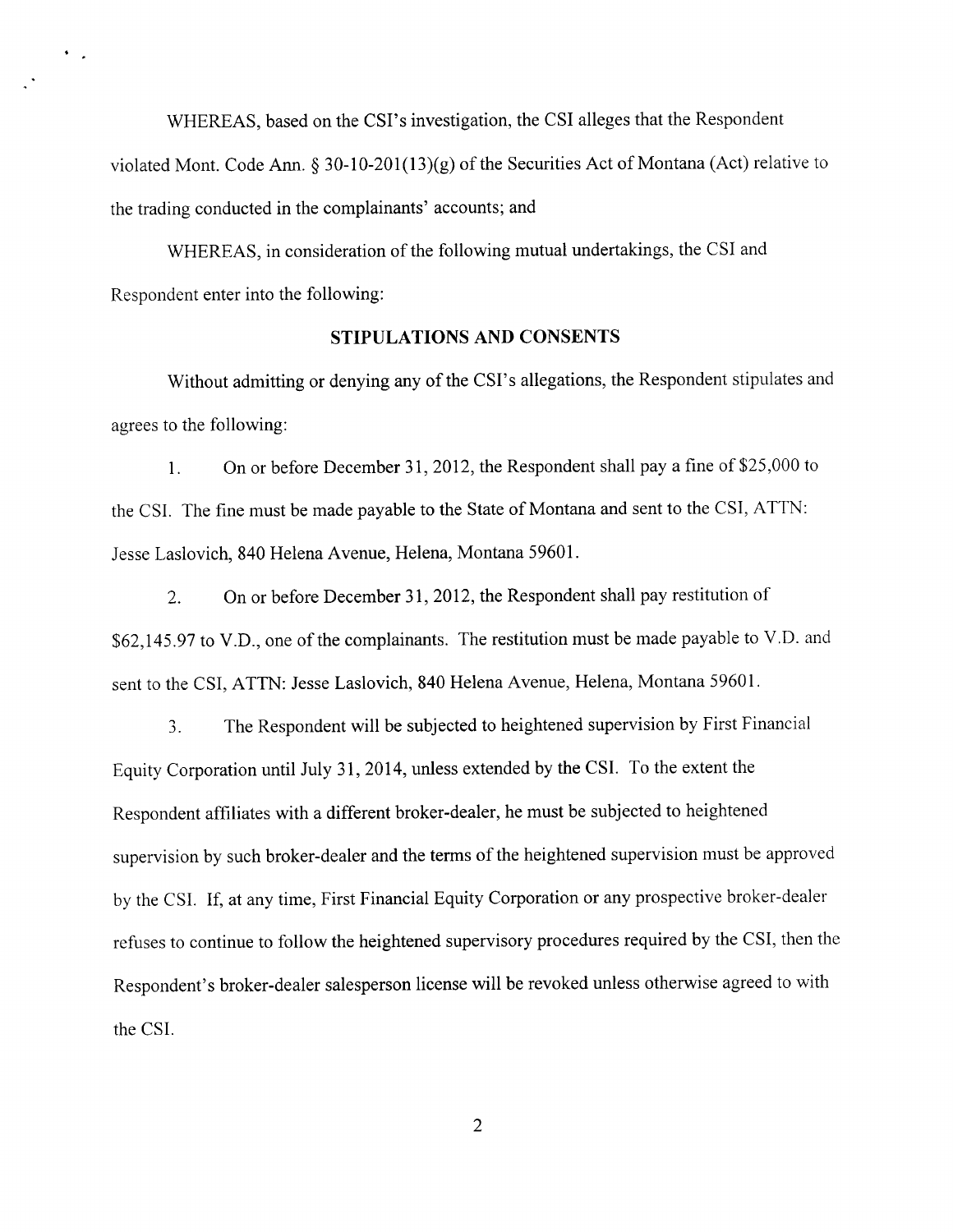4. Within two years of the date of this Agreement and unless extended by the CSI, the Respondent shall, upon request by the CSI, provide a copy of his transaction log evidencing authorization by his customers to execute trades in their retail accounts.

 $\bullet$  $\ddot{\phantom{1}}$ 

> 5. Upon execution of the Final Order, the CSI will terminate the Respondent's Conditional Approval and approve the Respondent's pending Form U-4 applications to register as a salesperson and investment advisor representative with First Financial Equity Corporation on the Financial Industry Regulatory Authority's Central Registration Depository.

6. Respondent acknowledges that he has read and understands each term of this Consent Agreement and that he enters into this Consent Agreement voluntarily and without reservation.

7. Respondent and the CSI agree that this Consent Agreement resolves the alleged violations set forth in the Recitals.

8. Respondent and the CSI hereby acknowledge and agree that this Consent Agreement constitutes the entire agreement between the parties and that no other promises or agreements, either express or implied, have been made by the CSI or by any member, officer, agent, or representative of the CSI to induce Respondent to enter into this Consent Agreement.

9. With respect to the Recitals, Respondent specifically and affirmatively waives <sup>a</sup> contested case hearing and his right to appeal under the Montana Administrative Procedures Act, including Title 2, chapter 4, part 7, and elects to resolve this matter on the terms and conditions set forth therein.

10. The CSI warrants and represents that it does not now have any intent to bring any further action against the Respondent based upon the conduct alleged in the Recitals.

 $\mathfrak{Z}$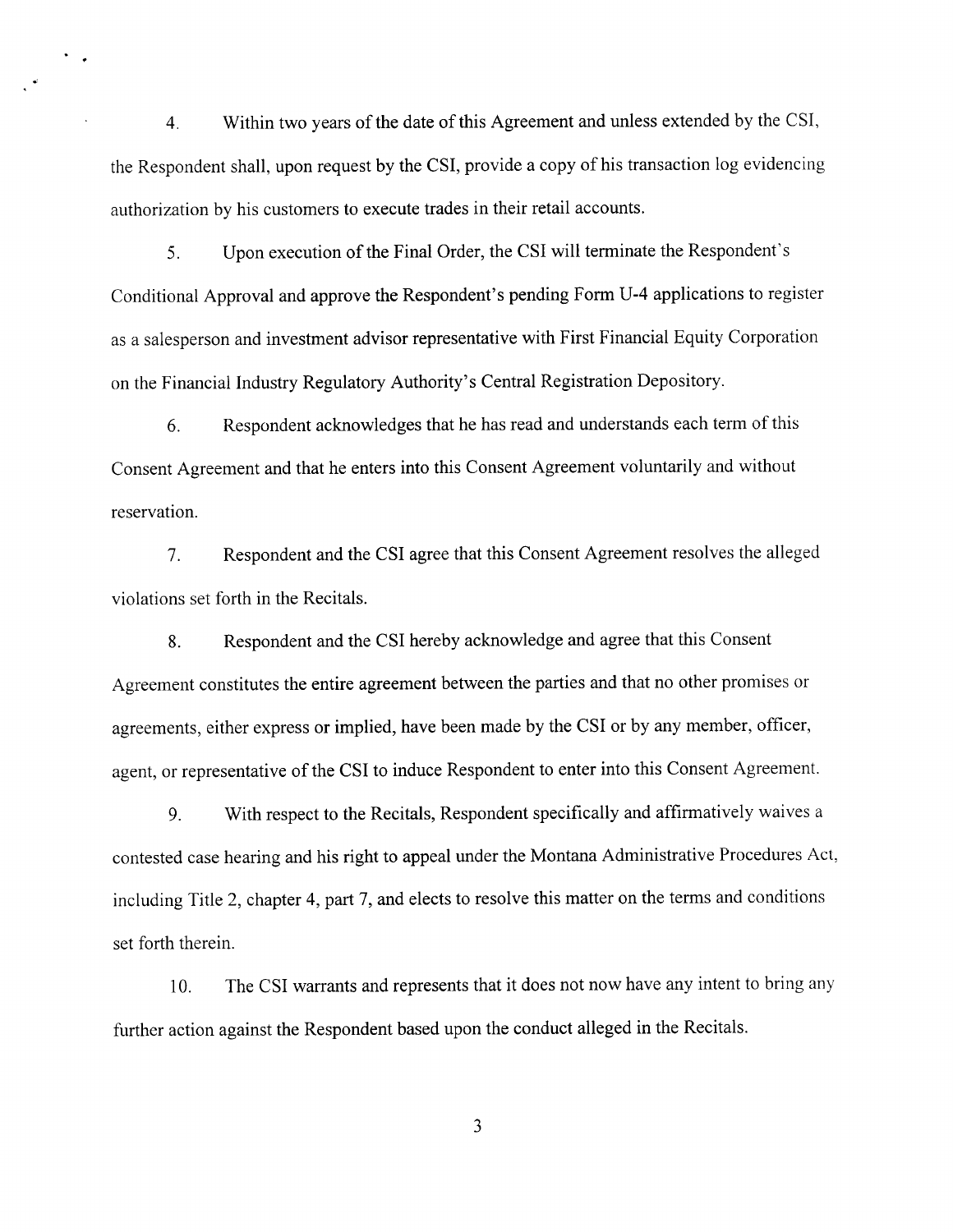<sup>1</sup>1. Respondent fully and forever releases and discharges the CSI, and all CSI employees and agents from any and all actions, claims, causes of action, demands, or expenses for damages or injuries, whether asserted or unasserted, known or unknown, foreseen or unforeseen, arising out of the Recitals.

 $\ddot{\phantom{a}}$  .

12. This Agreement is entered without adjudication of any issue, law or fact. It is entered solely for the purpose of resolving the CSI's investigation and allegations, and is not intended to be used for any other purpose.

13. The parties acknowledge and agree that this Consent Agreement may not be modified orally, and any subsequent modifications to this Consent Agreement must be mutually agreed upon in writing with the same formality of this Consent Agreement to be effective.

14. The parties agree that this Consent Agreement shall be incorporated into and made part of the attached Final Order issued by the Commissioner of Securities and Insurance, Montana State Auditor (Commissioner) herein.

<sup>i</sup>5. Respondent further understands that, upon the signing of the Final Order by the Commissioner or her representative, this Consent Agreement and Final Order will be an order of the CSI, the CSI has jurisdiction over the enforcement of the Order, and failure to comply with it may constitute separate violations of the Code, as provided in Mont. Code Ann. \$ 30-10-308, and may result in subsequent legal action by the CSI.

16. Upon execution of this Consent Agreement and payment pursuant to  $\P$  1-2, the CSI shall fully and forever release and discharge Respondent from any and all actions, claims, causes of action, demands, or expenses for damages or injuries, whether asserted or unasserted. known or unknown, foreseen or unforeseen, arising out of the Recitals and will not commence

4